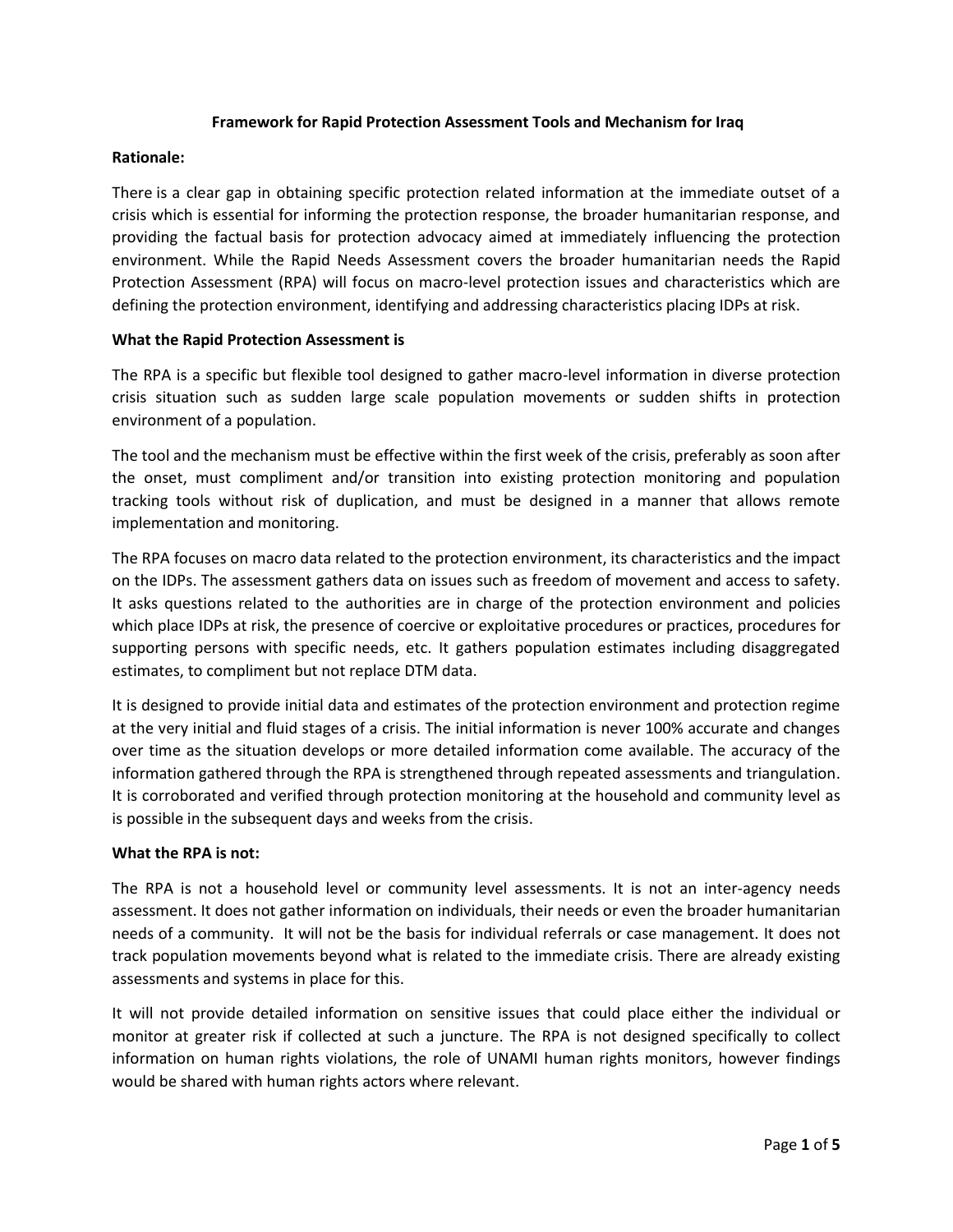The RPA focuses on the immediate humanitarian protection environment. The RPA is a short term complementary tool.

## **Existing Tools:**

The assessment, monitoring and tracking tools described below are critical to effective protection monitoring but do not provide the type or level of details on the protection environment required at the immediate onset of a crisis nor do provide for the comprehensive/systematic collection of this type of information in the short term.

The RPA fills this initial gap and complements these tools. As the situation evolves to allow for household or community-level assessment, the RPA phases out.

- **Displacement Tracking Mechanism (DTM)** is an information management tool that gathers specific information regarding the status and location of displaced persons across the country. As part of its methodology, DTM has established an Emergency Tracking mechanism aiming to provide real time displacement estimates from the onset of any large to medium scale crises. Data is collected through flow monitoring techniques via an array of local authority sources as well as on the spot visits to transit sites or bottle necks on displacement routes. This component of displacement tracking is further validated by IOM staff through the standard biweekly reporting cycle. Taking from these verified and recorded IDP populations and locations further in-depth assessments are conducted through a 3-month cycle to identify multi-sectorial needs of the displaced population as well as age and sex disaggregated data. In Iraq, the DTM team is composed of over 135 field staff that collect and verify information through a network of more than 1,300 key informants.
- **Protection monitoring tool** is a household level survey that serves to provide detailed information on protection issues and allows for the identification of vulnerable individuals/groups and referrals. It is designed for use in a static population where sufficient time is available to carry out door to door surveys, focus group discussions, and community level assessments through key informants. The Protection Cluster has agreed on a template and electronic platform. This is being rolled out by UNHCR and its operational partners, while other Protection Cluster members engaged in protection monitoring have not yet adopted the template or tool.
- **Rapid Inter-Agency Needs Assessment** is a community level assessment covering needs in multiple sectors. The protection questions for the community are very limited and do not provide sufficient data to inform either advocacy or strategy but are designed to be asked by an assessment team that does not have protection experience. This type of assessment primarily provides information on basic material needs.

#### **Area of focus and timeframe**

The RPA is intended for the onset of a crisis, the first 72 hours, and continue to be employed until the other tools are in place, the information required is being consistently provided through other assessments, and/or the situation stabilizes.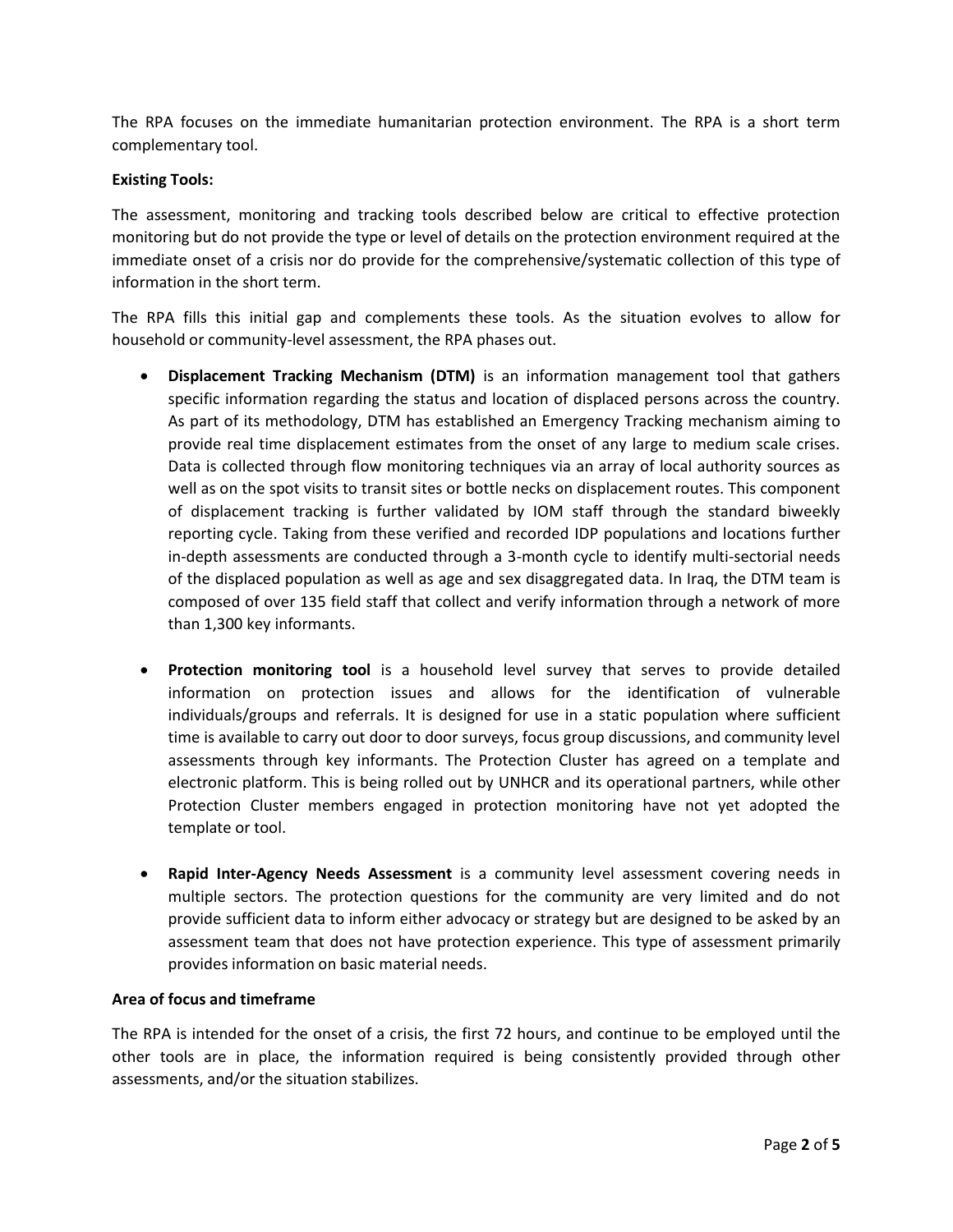The area of focus of the RPA is the macro protection environment, not the general community needs nor the household level or individual case level.

## **Mechanism**

The KRI Protection Working Group and the Centre/South Protection Working Group cover specific geographic areas of Iraq. These two groups will map the main protection partners covering each governorate or groups of governorates. An international NGO protection cluster member will be identified as the RPA focal point for each area to coordinate, to create the protection network with national and international partners active in the area, or tap into existing protection networks, train of all protection actors in a given area on RPA data collection and most importantly coordinate the RPA when the need occurs. To avoid duplication and capitalize on synergies, the RPA focal points will be distributed, to the extent possible along the lines of the RRM INGO geographic presence. In addition, the INGO focal point will joined by a national NGO focal point where possible with a view to build longer term capacity.

In the event of a crisis, the focal point will be responsible to coordinate the RPA with the local level actors, act as the collection point for RPA data, collate the data and provide timely and solid information to the National Protection Cluster (NPC) through their respective geographic working group. The NPC will ensure in turn that the information reaches the RRM, ECG, HCT, HC, and donors, advocacy is undertaken and the broader humanitarian response is informed by this information.

## **Information Flow and reporting lines**

The RPA focal point will organize the assessment to ensure the broadest coverage and avoid duplication among local level monitors. They will ensure an agreed upon set of issues to be monitored dependent on the context and input of the NPC and that a consistent approach is applied. The RPA focal point will coordinate which partners will monitor what and where, collate the information and triangulate at the local level.

The NPC/RPA focal point will collate the information from multiple RPA focal points at the Governorate/field level in the event of a crisis impacting more than one area. The NPC focal point will triangulate the data received with the DTM and the Access Unit as well as the thematic sub-clusters at the national level. The NPC focal point will ensure the information is shared with stakeholders who can advocate and influence the events on the ground.

## **Methodology:**

 $\overline{\phantom{a}}$ 

The methodology varies depending on the type of crisis as well as the security environment for both the assessors and the IDPs. Both quantitative and qualitative methods are used and information is triangulated and verified where possible. Both primary and secondary sources of information is used.

- Direct observation.
- Key informant interviews
- Focus group discussions where possible.
- Community group discussions<sup>1</sup>

<sup>1</sup> Qualitative and Quantitative Research Techniques for Humanitarian Needs Assessment, ACAPS, May 2012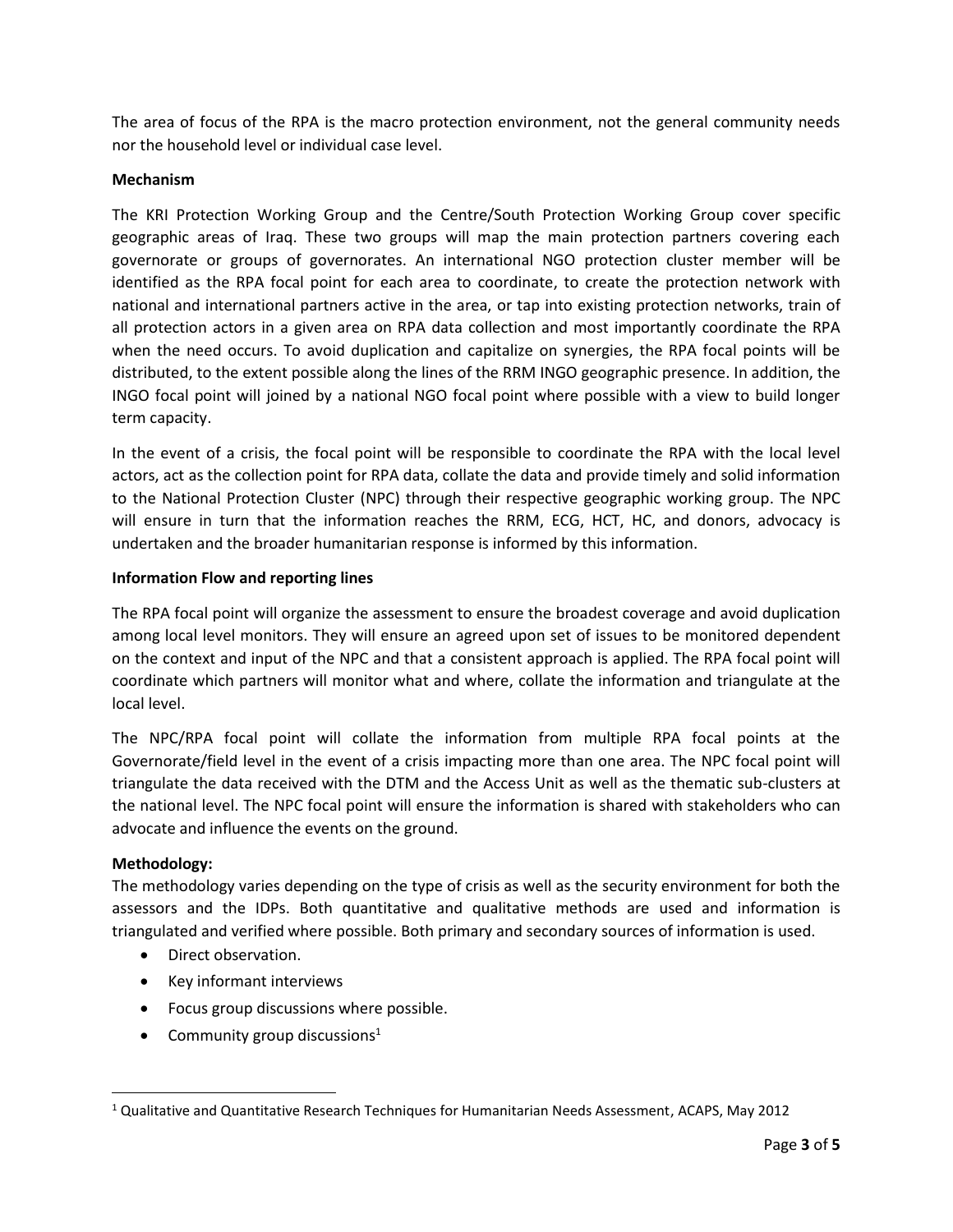Information and data is triangulated to the extent possible and where not possible, it will be qualified. Print, broadcast and social media can also be monitored as indicators. Where available, secondary data sources will be included. Repeated assessments on specific identified protection concerns will be carried out to determine the evolution of the situation.

## **RPA Scenarios**

As the RPA is not intended to duplicate existing tools, it is applied in specific scenarios triggered by sudden movements of a significant scale and in which protections risks are high. Such scenarios include but are not limited to the following:

- Sudden displacement to area other than check point
- Populations stuck at checkpoints
- Sudden sizeable return movements (forced, induced or spontaneous)
- Evictions on a significant scale

## **RPA Information Requirements:**

Information for the RPA is required on the following categories:

Population size and estimated disaggregated data

*Estimated number of IDPs and/or conflict-affected population, estimate disaggregated by age and sex. If there are primarily only women and children present, this will have protection implications. If primarily young men, other protection implications are of concern.)*

Access to Safety and freedom of movement

*Which Authorities in charge of population at the particular time of event (civilian, security, etc.); Do the IDPs have access to safety? (Are they being prevented from entering a governorate, town, city, or specific location which they are trying to get to?) Who is responsible granting or denying access? Is it a civilian authority or a security authority? If they are being denied access what basis are they being prevented?* 

Separation of families including men and/or children

*Is there screening of IDPs taking place that result in separation of family members? Are their obstacles in place that would result in families being separated? Are only men being denied access? Are there only women and children returning to specific locations due to threats against the male population? Are there only men returning for the same reason.* 

- Treatment of vulnerable individuals *Are there unaccompanied minors/separated children present? Are there any procedures in place for UASC? Are there special procedures to address the needs of persons with disabilities, injured, sick, pregnant women such as a fast track to allow entry to a specific location? Are there any signs of isolation or neglect of specific persons or groups?*
- Procedures being applied to the IDPs/returnees